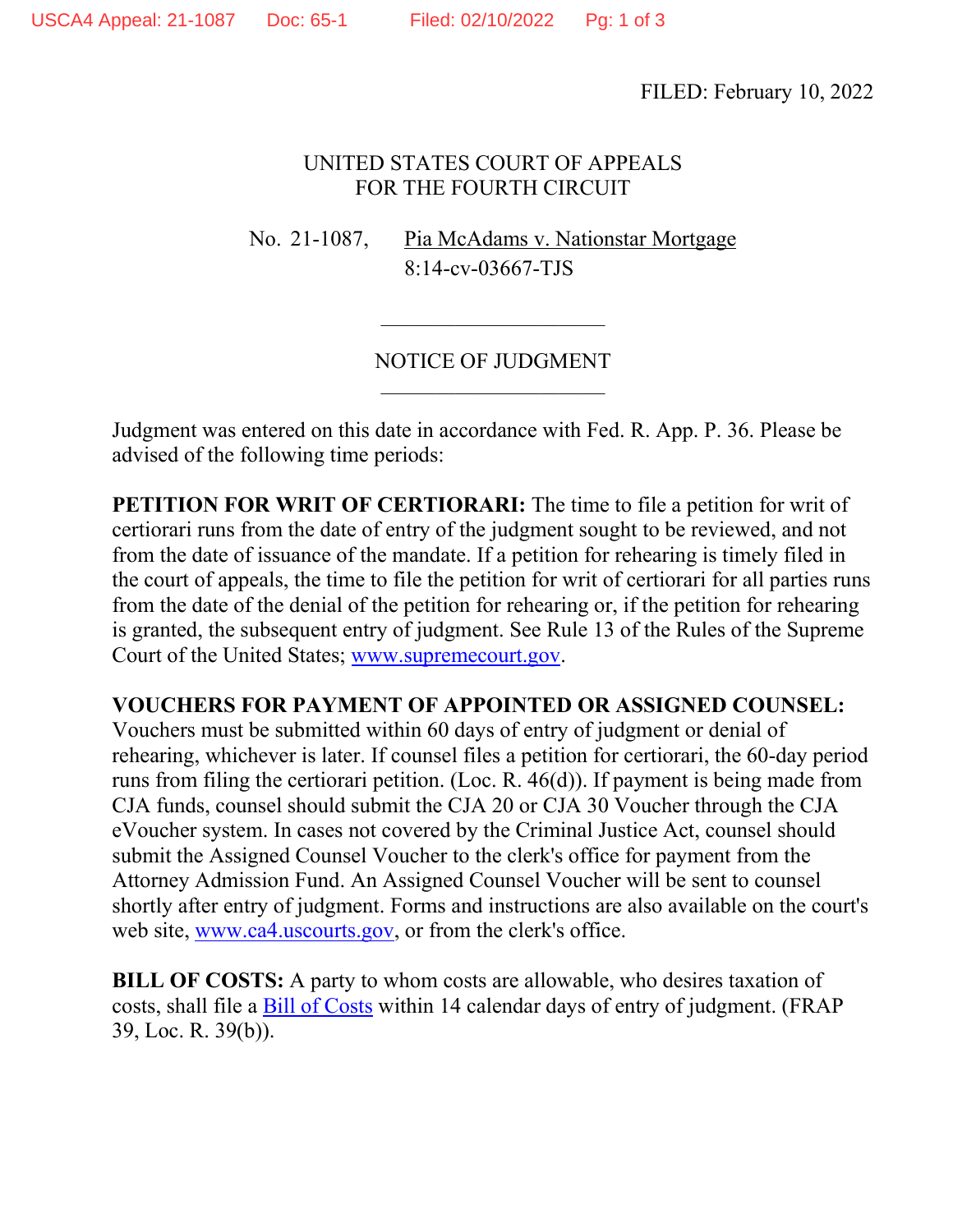**PETITION FOR REHEARING AND PETITION FOR REHEARING EN BANC:** A petition for rehearing must be filed within 14 calendar days after entry of judgment, except that in civil cases in which the United States or its officer or agency is a party, the petition must be filed within 45 days after entry of judgment. A petition for rehearing en banc must be filed within the same time limits and in the same document as the petition for rehearing and must be clearly identified in the title. The only grounds for an extension of time to file a petition for rehearing are the death or serious illness of counsel or a family member (or of a party or family member in pro se cases) or an extraordinary circumstance wholly beyond the control of counsel or a party proceeding without counsel.

Each case number to which the petition applies must be listed on the petition and included in the docket entry to identify the cases to which the petition applies. A timely filed petition for rehearing or petition for rehearing en banc stays the mandate and tolls the running of time for filing a petition for writ of certiorari. In consolidated criminal appeals, the filing of a petition for rehearing does not stay the mandate as to co-defendants not joining in the petition for rehearing. In consolidated civil appeals arising from the same civil action, the court's mandate will issue at the same time in all appeals.

A petition for rehearing must contain an introduction stating that, in counsel's judgment, one or more of the following situations exist: (1) a material factual or legal matter was overlooked; (2) a change in the law occurred after submission of the case and was overlooked; (3) the opinion conflicts with a decision of the U.S. Supreme Court, this court, or another court of appeals, and the conflict was not addressed; or (4) the case involves one or more questions of exceptional importance. A petition for rehearing, with or without a petition for rehearing en banc, may not exceed 3900 words if prepared by computer and may not exceed 15 pages if handwritten or prepared on a typewriter. Copies are not required unless requested by the court. (FRAP 35 & 40, Loc. R. 40(c)).

**MANDATE**: In original proceedings before this court, there is no mandate. Unless the court shortens or extends the time, in all other cases, the mandate issues 7 days after the expiration of the time for filing a petition for rehearing. A timely petition for rehearing, petition for rehearing en banc, or motion to stay the mandate will stay issuance of the mandate. If the petition or motion is denied, the mandate will issue 7 days later. A motion to stay the mandate will ordinarily be denied, unless the motion presents a substantial question or otherwise sets forth good or probable cause for a stay. (FRAP 41, Loc. R. 41).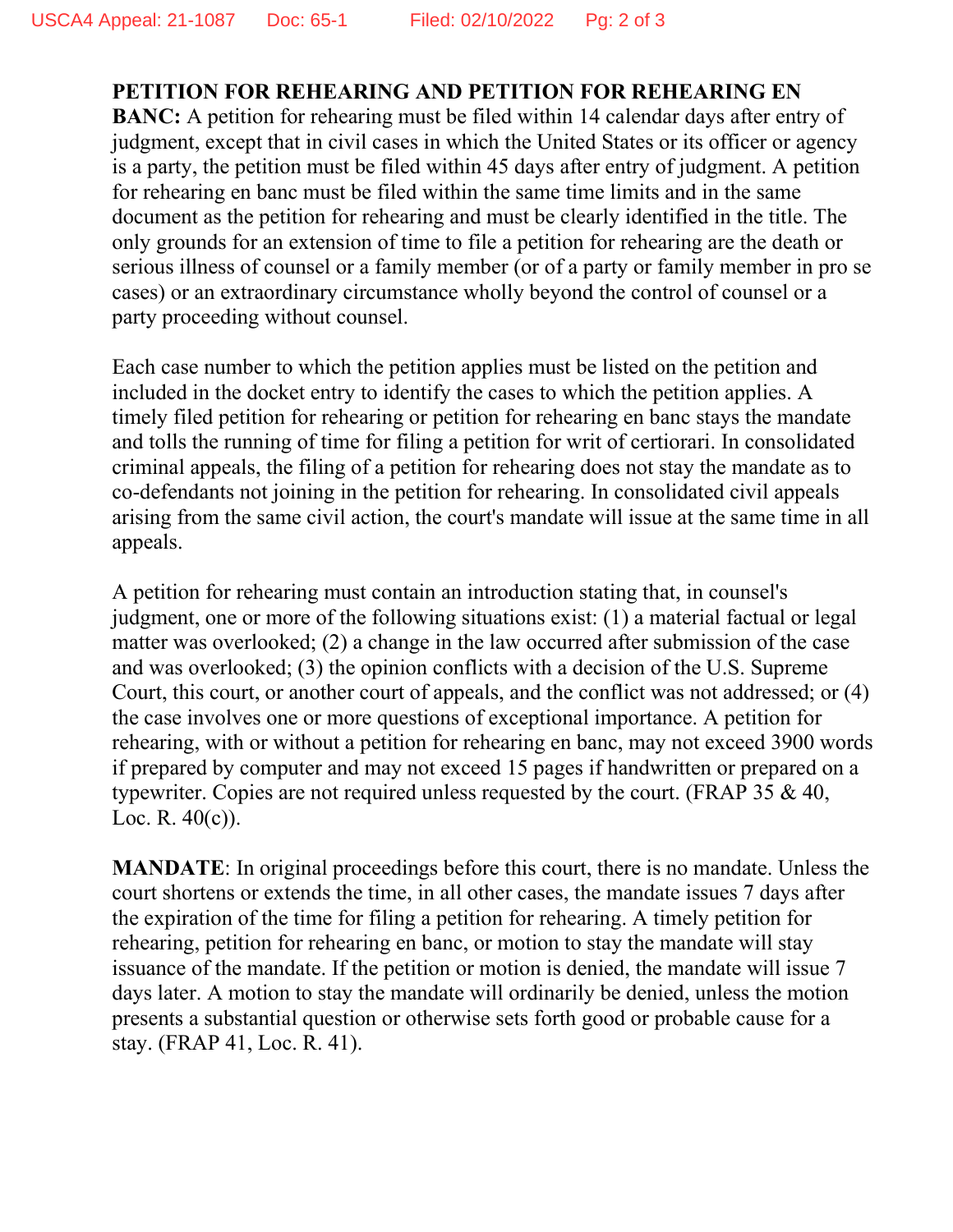### **U.S. COURT OF APPEAL FOR THE FOURTH CIRCUIT BILL OF COSTS FORM**

(Civil Cases)

**Directions:** Under FRAP 39(a), the costs of appeal in a civil action are generally taxed against appellant if a judgment is affirmed or the appeal is dismissed. Costs are generally taxed against appellee if a judgment is reversed. If a judgment is affirmed in part, reversed in part, modified, or vacated, costs are taxed as the court orders. A party who wants costs taxed must, within 14 days after entry of judgment, file an itemized and verified bill of costs, as follows:

**•** Itemize any fee paid for docketing the appeal. The fee for docketing a case in the court of appeals is \$500 (effective 12/1/2013). The \$5 fee for filing a notice of appeal is recoverable as a cost in the district court. • Itemize the costs (not to exceed \$.15 per page) for copying the necessary number of formal briefs and appendices. (Effective 10/1/2015, the court requires 1 copy when filed; 3 more copies when tentatively calendared; 0 copies for service unless brief/appendix is sealed.). The court bases the cost award on the page

count of the electronic brief/appendix. Costs for briefs filed under an informal briefing order are not recoverable.

**•** Cite the statutory authority for an award of costs if costs are sought for or against the United States. See 28 U.S.C. § 2412 (limiting costs to civil actions); 28 U.S.C. § 1915(f)(1) (prohibiting award of costs against the United States in cases proceeding without prepayment of fees).

Any objections to the bill of costs must be filed within 14 days of service of the bill of costs. Costs are paid directly to the prevailing party or counsel, not to the clerk's office.

Case Number & Caption:

Prevailing Party Requesting Taxation of Costs:

| <b>Appellate Docketing Fee (prevailing</b><br>appellants): |                     |                                    | <b>Amount Requested:</b> |                                    |                        | <b>Amount Allowed:</b> |                                    |
|------------------------------------------------------------|---------------------|------------------------------------|--------------------------|------------------------------------|------------------------|------------------------|------------------------------------|
| <b>Document</b>                                            | <b>No. of Pages</b> |                                    | <b>No. of Copies</b>     |                                    | Page<br>Cost<br>(5.15) | <b>Total Cost</b>      |                                    |
|                                                            | <b>Requested</b>    | <b>Allowed</b><br>(court use only) | Requested                | <b>Allowed</b><br>(court use only) |                        | <b>Requested</b>       | <b>Allowed</b><br>(court use only) |
|                                                            |                     |                                    |                          |                                    |                        |                        |                                    |
| <b>TOTAL BILL OF COSTS:</b>                                |                     |                                    |                          |                                    |                        | \$0.00                 | \$0.00                             |

1. If copying was done commercially, I have attached itemized bills. If copying was done in-house, I certify that my standard billing amount is not less than \$.15 per copy or, if less, I have reduced the amount charged to the lesser rate. 2. If costs are sought for or against the United States, I further certify that 28 U.S.C. § 2412 permits an award of costs. 3. I declare under penalty of perjury that these costs are true and correct and were necessarily incurred in this action.

**Signature:** \_\_\_\_\_\_\_\_\_\_\_\_\_\_\_\_\_\_\_\_\_\_\_\_\_\_\_\_\_\_\_\_\_\_ **Date:** \_\_\_\_\_\_\_\_\_\_\_\_\_\_\_\_\_\_\_\_\_\_\_\_\_\_\_\_\_

#### **Certificate of Service**

I certify that on this date I served this document as follows:

**Signature:** \_\_\_\_\_\_\_\_\_\_\_\_\_\_\_\_\_\_\_\_\_\_\_\_\_\_\_\_\_\_\_ **Date:** \_\_\_\_\_\_\_\_\_\_\_\_\_\_\_\_\_\_\_\_\_\_\_\_\_\_\_\_\_\_\_\_\_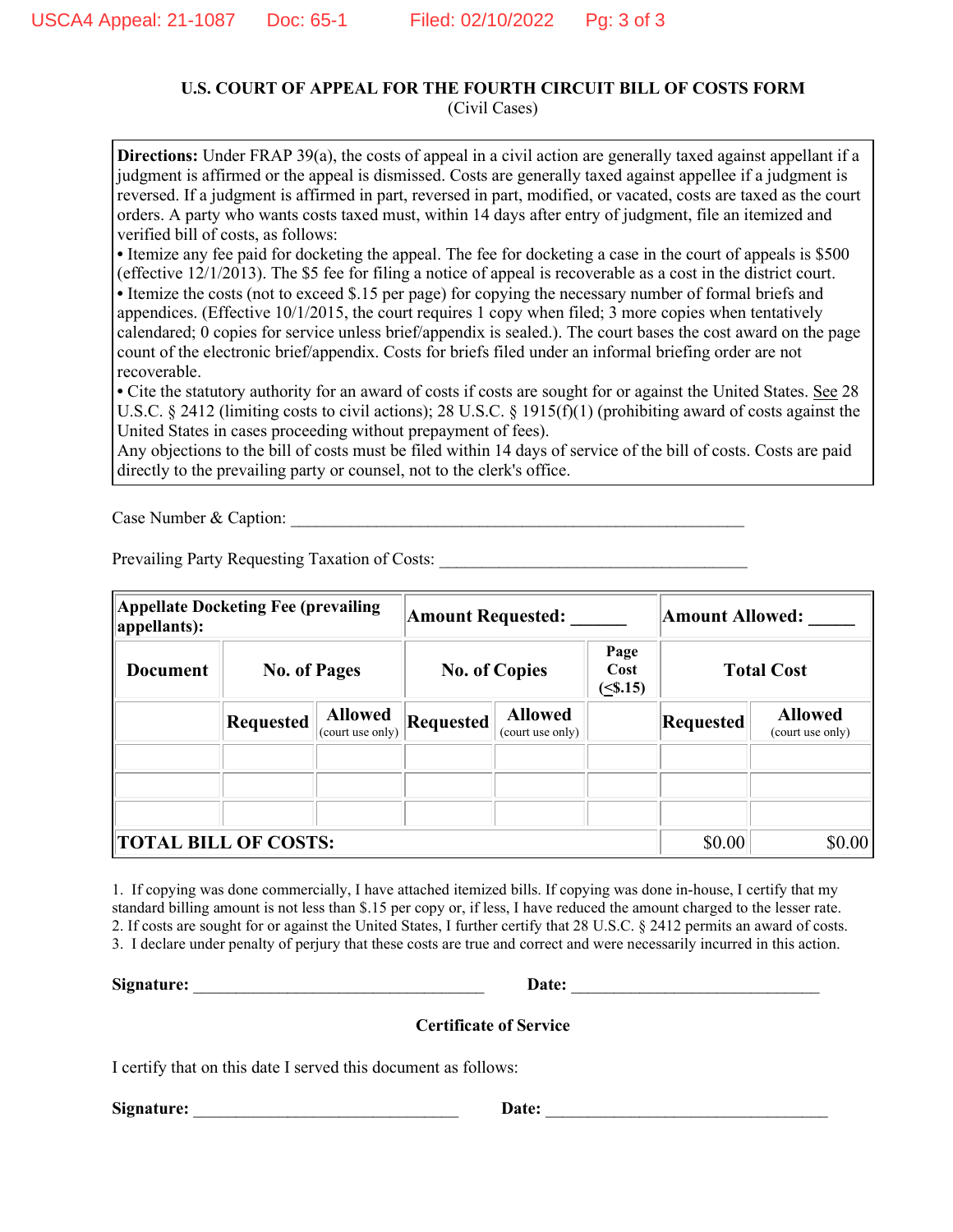FILED: February 10, 2022

# UNITED STATES COURT OF APPEALS FOR THE FOURTH CIRCUIT

 $\mathcal{L}_\text{max}$  , where  $\mathcal{L}_\text{max}$ 

No. 21-1087 (8:14-cv-03667-TJS)

 $\mathcal{L}_\text{max}$  , where  $\mathcal{L}_\text{max}$ 

PIA MCADAMS

Appellant

v.

DEMETRIUS ROBINSON; TAMARA ROBINSON

Plaintiffs - Appellees

v.

NATIONSTAR MORTGAGE LLC

Defendant - Appellee

-------------------------------

NATIONAL CONSUMER LAW CENTER; MOUNTAIN STATE JUSTICE, INC., CONSUMERS LEAGUE OF NEW JERSEY; CONNECTICUT FAIR HOUSING CENTER; NORTHWEST CONSUMER LAW CENTER

Amici Supporting Appellant